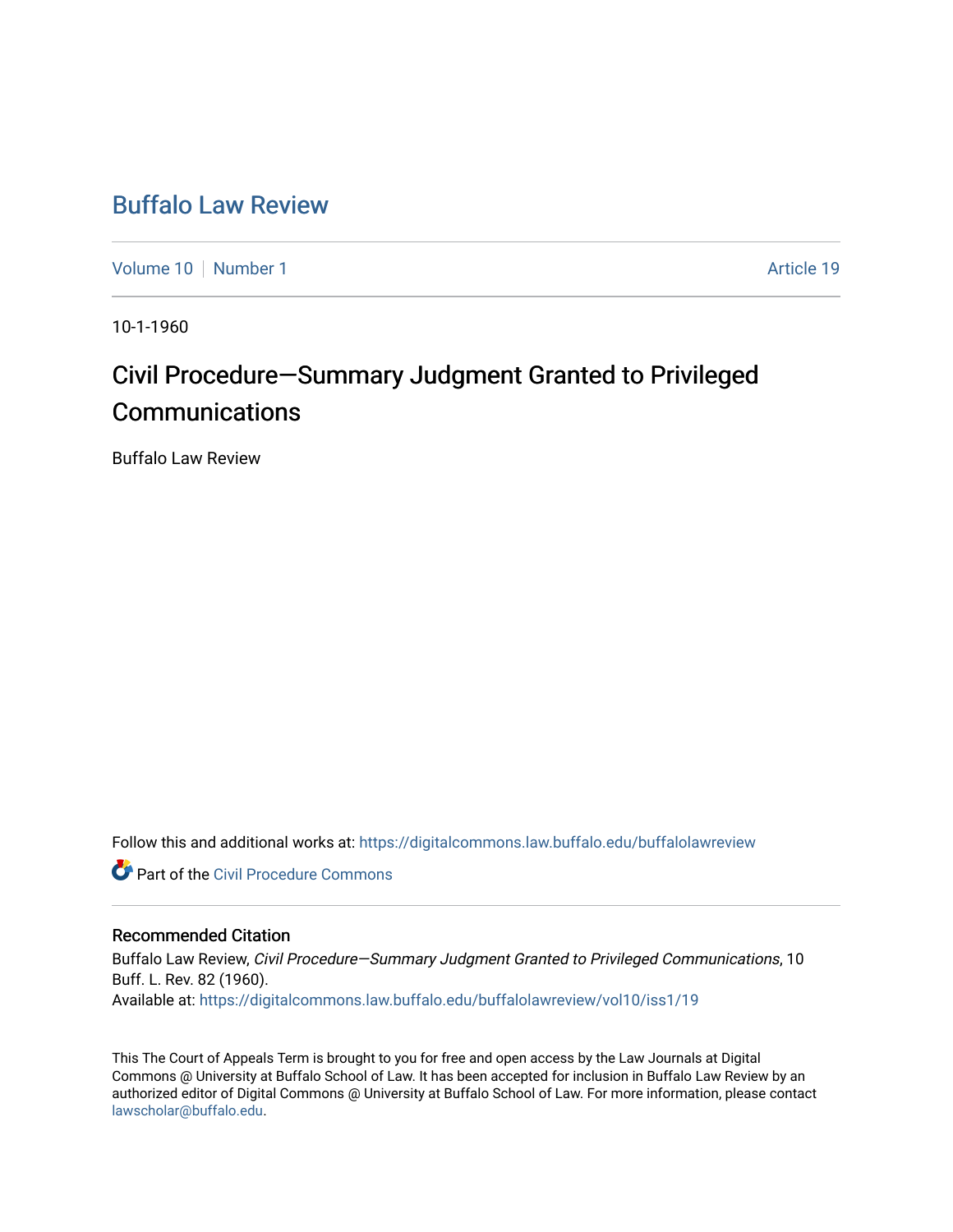#### *BUFFALO LAW REVIEW*

actionable. The motion for nonsuit was denied and, after ruling that as a matter of law the work contained numerous errors, the court instructed the jury that: "The question of fact is this, whether the third edition would be understood by those who bought it to be the work of the plaintiff; for, if so, I think the errors are such as would be injurious to the plaintiff's reputation."<sup>51</sup>

The Court of Appeals held that, as in the *Archbold* decision, the crux of the claim advanced was that the title page was so worded as to convey to the reader the erroneous impression that the edition in question was the sole work of plaintiff since his name was the only name that appeared thereon. "While defendant had a right to state that plaintiff was the author of the original text, the purchase of the copyright did not' carry with it a license to defame **by** impliedly misrepresenting plaintiff as reviser of an annual edition containing many inaccuracies for which he bore no responsibility.<sup>52"</sup>

### SUMMARY JUDGMENT GRANTED TO PRIVILEGED COMMUNICATORS

A qualified privilege in an action for slander and libel confers its possessor with a presumption of immunity rebuttable only upon a showing of falsity and malice.<sup>53</sup>

The plaintiff in *Shapiro v. Health* Insurance *Plan of Greater New York"<sup>4</sup>* was a surgeon and head of one of the non-profit defendant corporation's medical groups. He was denied membership renewal **by** the Control Board of the defendant membership corporation on the grounds of incompetency.<sup>55</sup> (Two officers of "Health Insurance Plan" were joined with it as defendants). The plaintiff alleged that oral and written defamatory statements were made during an investigation into his skill and training as a surgeon and his qualifications as a member of his partnership group. In addition, plaintiff points to the charges of the defendant officers made during the hearings before the Control Board that he had wilfully misrepresented to and witheld information from that Board.

To these charges of defamation, the defendants asserted a qualified privilege based upon their acting within their undisputed scope of authority. A communication made in good faith upon a subject matter in which the party communicating has an interest, or in reference to which he has a duty, is privileged if made to a person having a corresponding interest or duty even though it contained matter which, without this privilege, would be slanderous

The corporation operated under a plan of indemnifying its subscribers for medical expense incurred for services rendered **by** members of particular group.

*<sup>51.</sup>* Id. at *227,* **172 Eng. Rep. 950.**

<sup>52.</sup> Supra note 48 at **192, 203 N.Y.S.2d 816 (1960).**

<sup>53.</sup> Byam v. Collins, 111 N.Y. 143, 19 N.E. 75 (1888).<br>54. 7 N.Y.2d 56, 194 N.Y.S.2d 509 (1959).<br>55. This corporation was composed of thirty-two medical groups including the<br>defendant's. Each contracted independently with group.